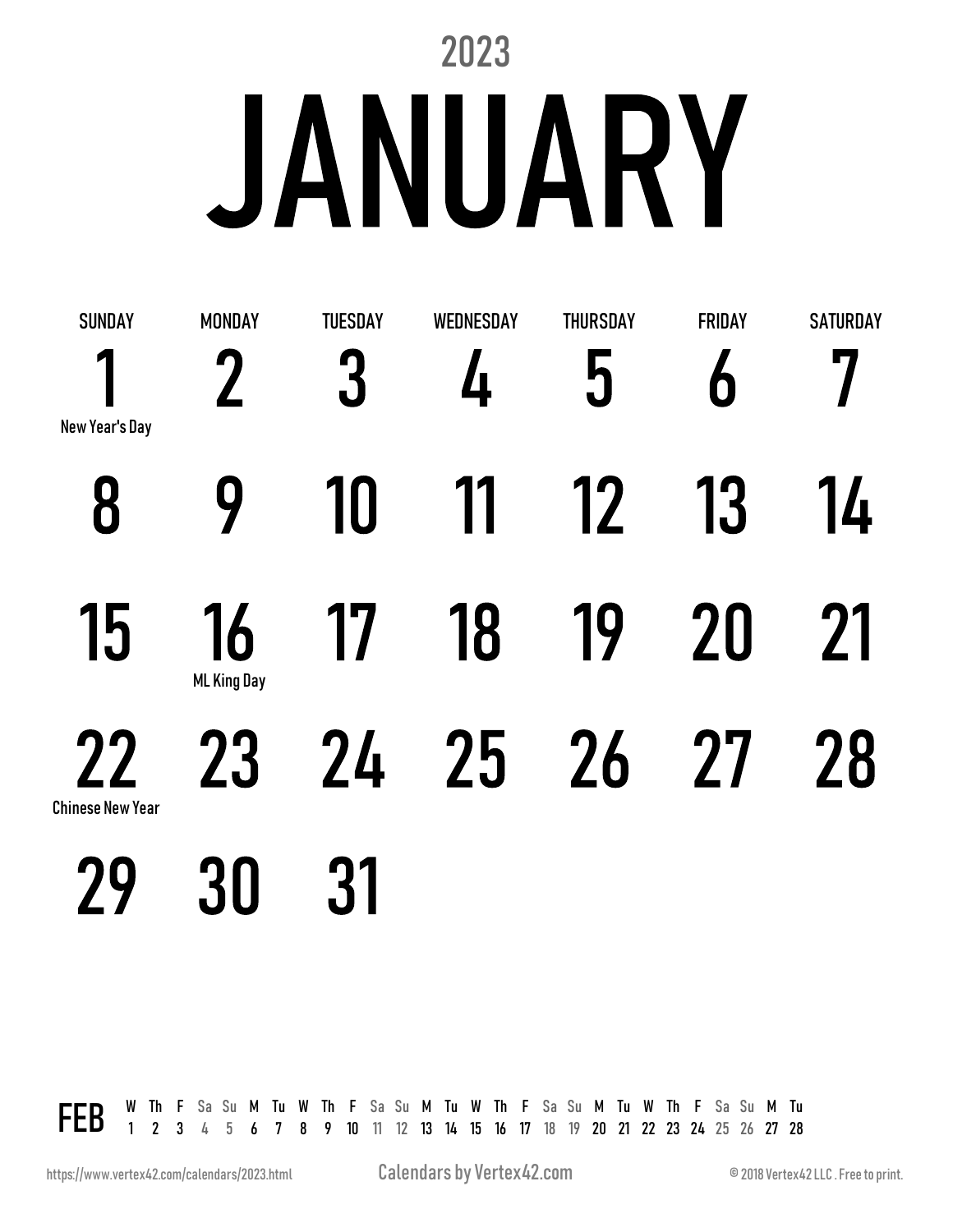# 2023 FEBRUARY

| <b>SUNDAY</b>         | <b>MONDAY</b>                | <b>TUESDAY</b>               | <b>WEDNESDAY</b>    | <b>THURSDAY</b>      | FRIDAY | <b>SATURDAY</b> |
|-----------------------|------------------------------|------------------------------|---------------------|----------------------|--------|-----------------|
|                       |                              |                              |                     | <b>Groundhog Day</b> | 3      | Д.              |
| 5                     | 6                            |                              | 8                   |                      | 10     | 11              |
| 12<br>Lincoln's B-Day | 13                           | 14<br><b>Valentine's Day</b> | 15                  | 16                   | 17     | 18              |
| 19                    | 20<br><b>Presidents' Day</b> | 71<br>Mardi Gras             | 22<br>Ash Wednesday | 23                   | 24     | 25              |
| D                     |                              | Ŏ                            |                     |                      |        |                 |

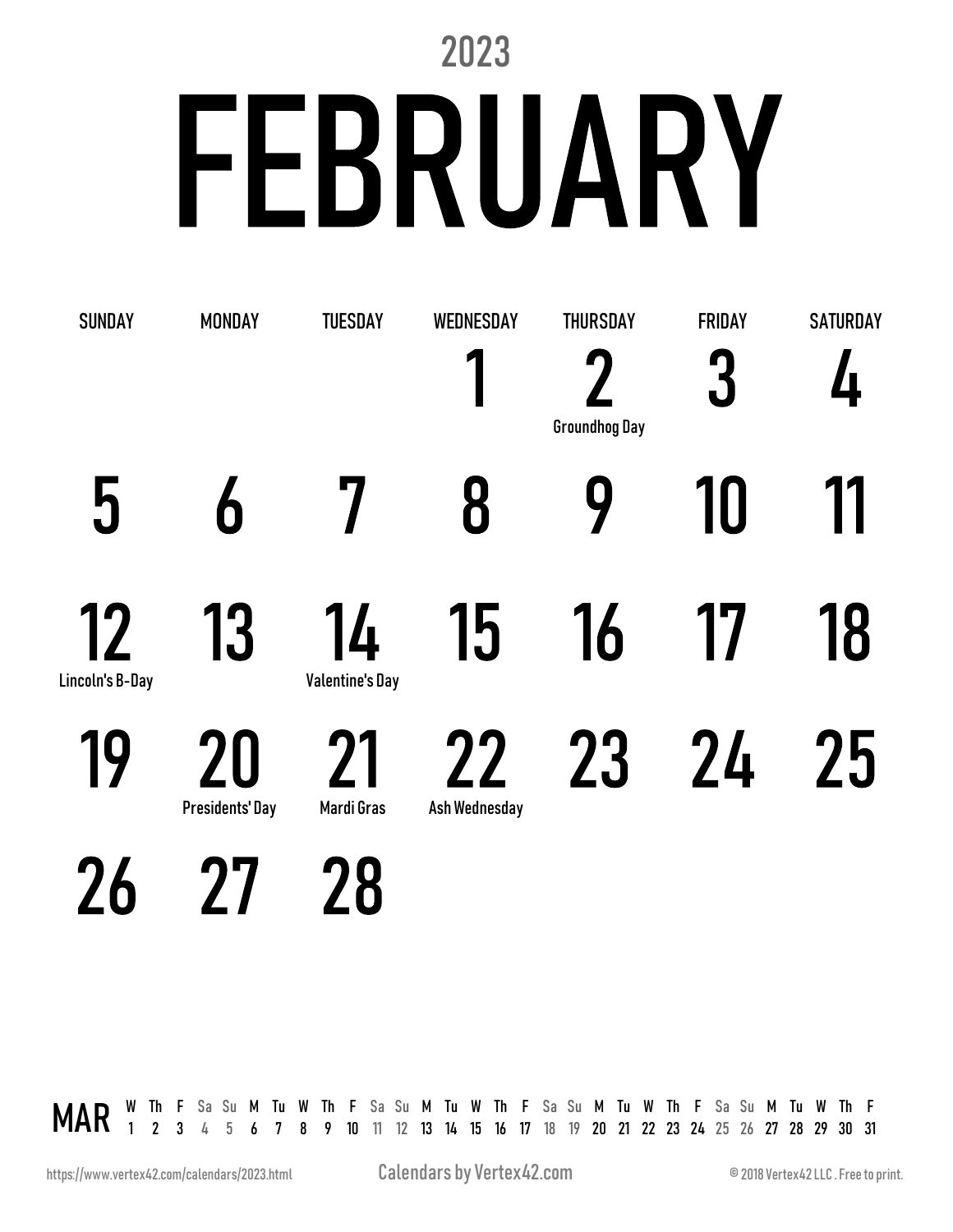# 2023 MARCH

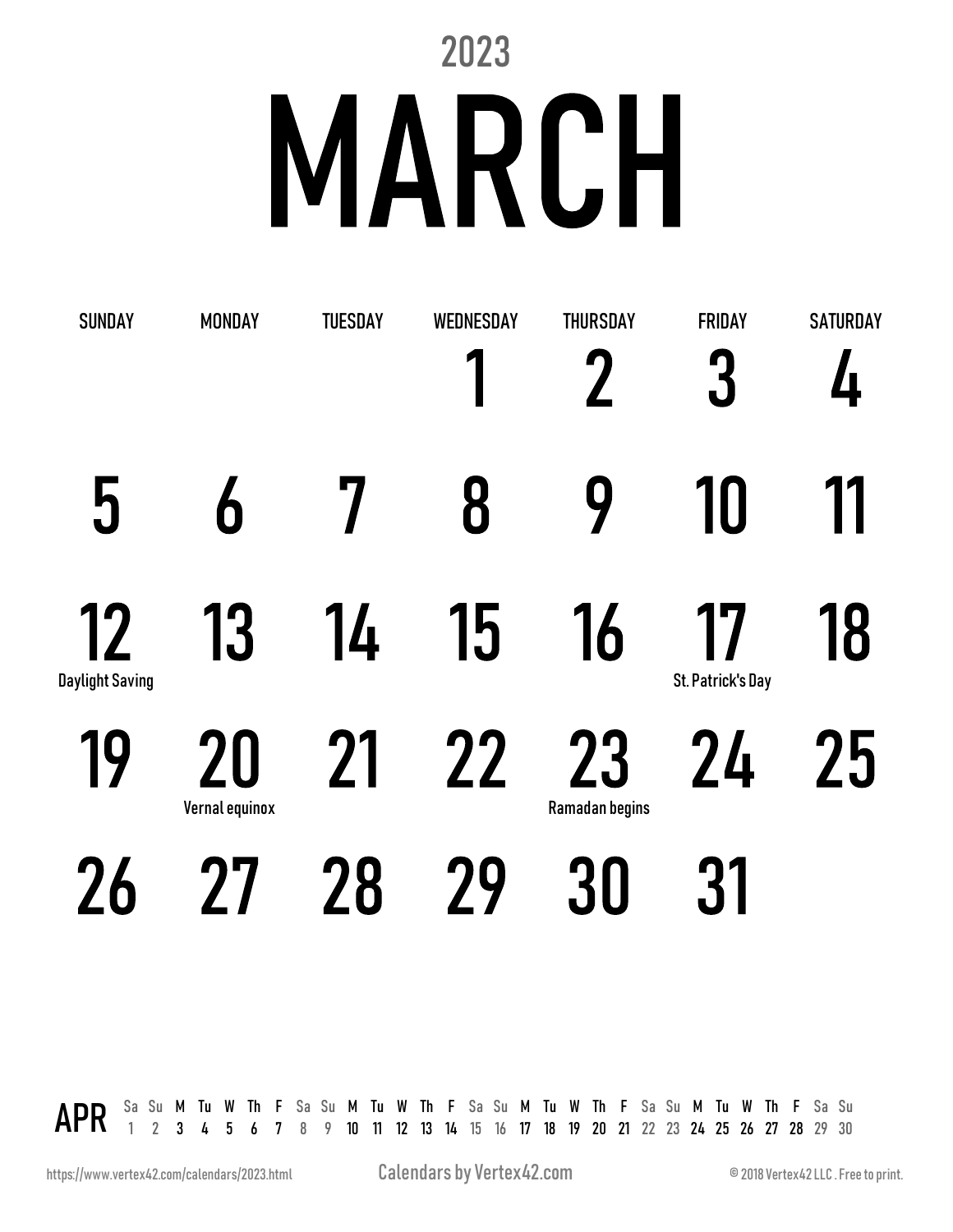### 2023 APRIL

|             | <b>SUNDAY</b><br><b>MONDAY</b> |    |                        |   | <b>TUESDAY</b> |    |                         |    | WEDNESDAY |   |    | <b>THURSDAY</b> |               | FRIDAY                                                                                                                                                                |  |                               |    | <b>SATURDAY</b> |   |                         |  |
|-------------|--------------------------------|----|------------------------|---|----------------|----|-------------------------|----|-----------|---|----|-----------------|---------------|-----------------------------------------------------------------------------------------------------------------------------------------------------------------------|--|-------------------------------|----|-----------------|---|-------------------------|--|
|             |                                |    |                        |   |                |    |                         |    |           |   |    |                 |               |                                                                                                                                                                       |  |                               |    |                 |   | <b>April Fool's Day</b> |  |
| $\mathbf 2$ |                                |    |                        | 3 |                |    | Δ.                      |    |           | 5 |    |                 | 6<br>Passover |                                                                                                                                                                       |  | <b>Good Friday</b>            |    |                 | 8 |                         |  |
|             | 9<br>10<br><b>Easter</b>       |    |                        |   | 11             |    |                         | 12 |           |   | 13 |                 |               | 14                                                                                                                                                                    |  |                               | 15 |                 |   |                         |  |
| 17<br>16    |                                |    | 18<br><b>Taxes Due</b> |   |                | 19 |                         |    | 20        |   |    | 21              |               |                                                                                                                                                                       |  | <b>22</b><br><b>Earth Day</b> |    |                 |   |                         |  |
| 23<br>24    |                                | 25 |                        |   |                | 26 | <b>Admin Assist Day</b> |    | 27        |   |    | 28              |               |                                                                                                                                                                       |  | 29                            |    |                 |   |                         |  |
| <b>30</b>   |                                |    |                        |   |                |    |                         |    |           |   |    |                 |               |                                                                                                                                                                       |  |                               |    |                 |   |                         |  |
| MAY         |                                |    |                        |   |                |    |                         |    |           |   |    |                 |               | M Tu W Th F Sa Su M Tu W Th F Sa Su M Tu W Th F Sa Su M Tu W Th F Sa Su M Tu W<br>1 2 3 4 5 6 7 8 9 10 11 12 13 14 15 16 17 18 19 20 21 22 23 24 25 26 27 28 29 30 31 |  |                               |    |                 |   |                         |  |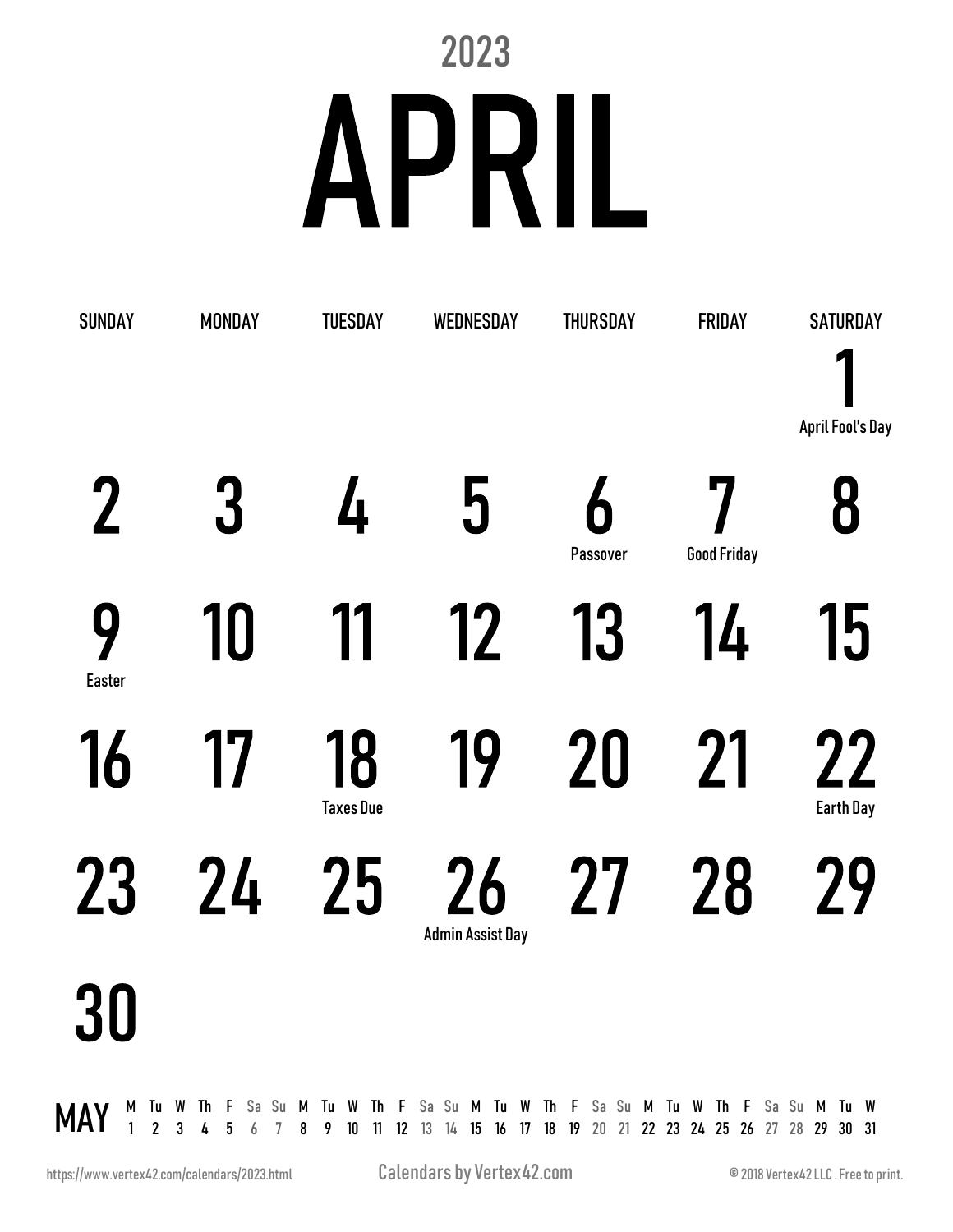### 2023 MAY

| <b>SUNDAY</b>      | <b>MONDAY</b>             | <b>TUESDAY</b> | WEDNESDAY | <b>THURSDAY</b> | <b>FRIDAY</b>      | <b>SATURDAY</b>               |
|--------------------|---------------------------|----------------|-----------|-----------------|--------------------|-------------------------------|
|                    |                           |                | 3         | 4               | 5<br>Cinco de Mayo | 6                             |
| 7                  | 8                         | 9              | 10        | 11              | 12                 | 13                            |
| 14<br>Mother's Day | 15                        | 16             | 17        | 18              | 19                 | 20<br><b>Armed Forces Day</b> |
| 21                 | 22                        | 23             | 24        | 25              | 26                 | <b>27</b>                     |
| 28<br>Pentecost    | 79<br><b>Memorial Day</b> | 30             | 31        |                 |                    |                               |

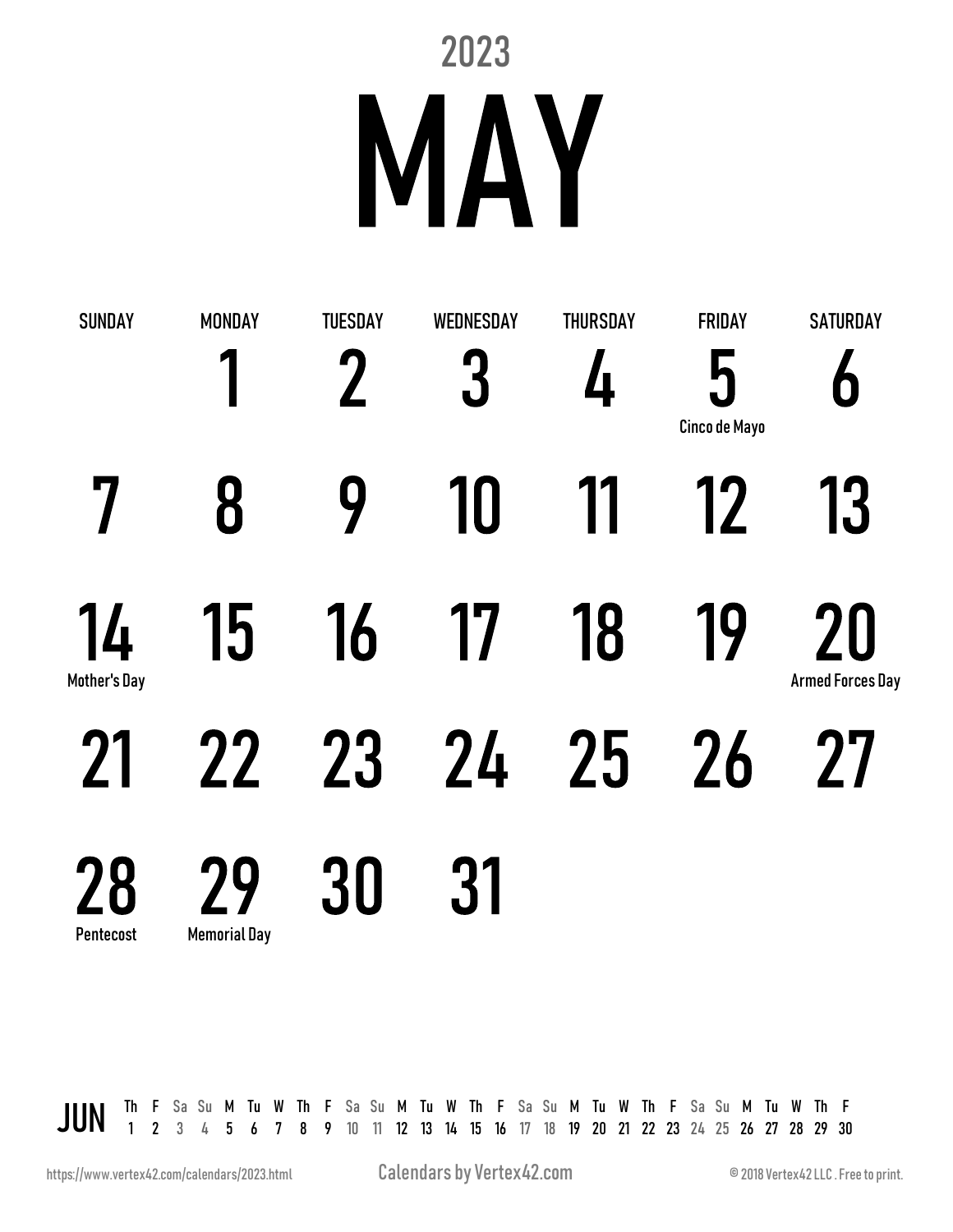#### 2023 JUNE

| <b>SUNDAY</b>             | <b>MONDAY</b> | <b>TUESDAY</b> | <b>WEDNESDAY</b>           | <b>THURSDAY</b> | <b>FRIDAY</b> | <b>SATURDAY</b><br>3 |
|---------------------------|---------------|----------------|----------------------------|-----------------|---------------|----------------------|
| 4                         | 5             | 6              |                            | 8               | 9             | 10                   |
| 11                        | 12            | 13             | 14<br><b>Flag Day</b>      | 15              | 16            | 17                   |
| 18<br><b>Father's Day</b> | 19            | 20             | 21<br><b>June Solstice</b> | 22              | 23            | 24                   |
| 25                        | <b>26</b>     | 27             | 28                         | 29              | 30            |                      |

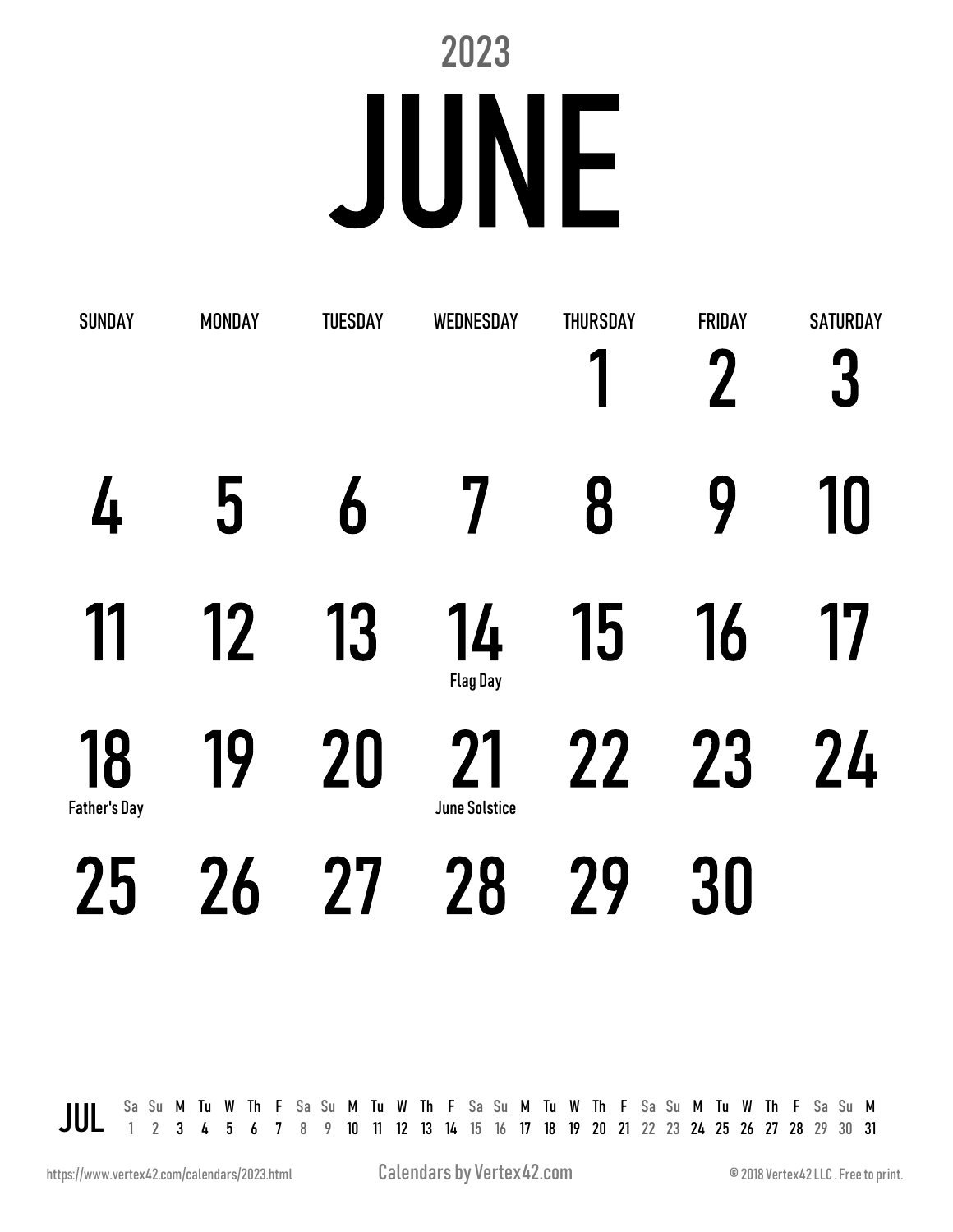### 2023 JULY

| <b>SUNDAY</b>                                                                                                                                                                             | <b>MONDAY</b> |  |                  |  |  |                  |    | <b>TUESDAY</b> |  |  | WEDNESDAY |  |  | <b>THURSDAY</b> |  |  | <b>FRIDAY</b> |  |  |           | <b>SATURDAY</b> |
|-------------------------------------------------------------------------------------------------------------------------------------------------------------------------------------------|---------------|--|------------------|--|--|------------------|----|----------------|--|--|-----------|--|--|-----------------|--|--|---------------|--|--|-----------|-----------------|
| $\mathbf 2$                                                                                                                                                                               |               |  | 3                |  |  | Independence Day | Δ. |                |  |  | 5         |  |  | 6               |  |  |               |  |  | 8         |                 |
| 9                                                                                                                                                                                         |               |  | 10               |  |  |                  | 11 |                |  |  | 12        |  |  | 13              |  |  | 14            |  |  | 15        |                 |
| 16                                                                                                                                                                                        |               |  | 17               |  |  |                  | 18 |                |  |  | 19        |  |  | 20              |  |  | 21            |  |  | <b>22</b> |                 |
| <b>23</b><br>Parents' Day                                                                                                                                                                 |               |  | 24               |  |  |                  |    | 25             |  |  | 26        |  |  | 27              |  |  | 28            |  |  | 29        |                 |
| M (<br><b>30</b>                                                                                                                                                                          |               |  | <b>n</b> 1<br>31 |  |  |                  |    |                |  |  |           |  |  |                 |  |  |               |  |  |           |                 |
| AUG <sup>Tu</sup> W Th F Sa Su M Tu W Th F Sa Su M Tu W Th F Sa Su M Tu W Th F Sa Su M Tu W Th<br>AUG 1 2 3 4 5 6 7 8 9 10 11 12 13 14 15 16 17 18 19 20 21 22 23 24 25 26 27 28 29 30 31 |               |  |                  |  |  |                  |    |                |  |  |           |  |  |                 |  |  |               |  |  |           |                 |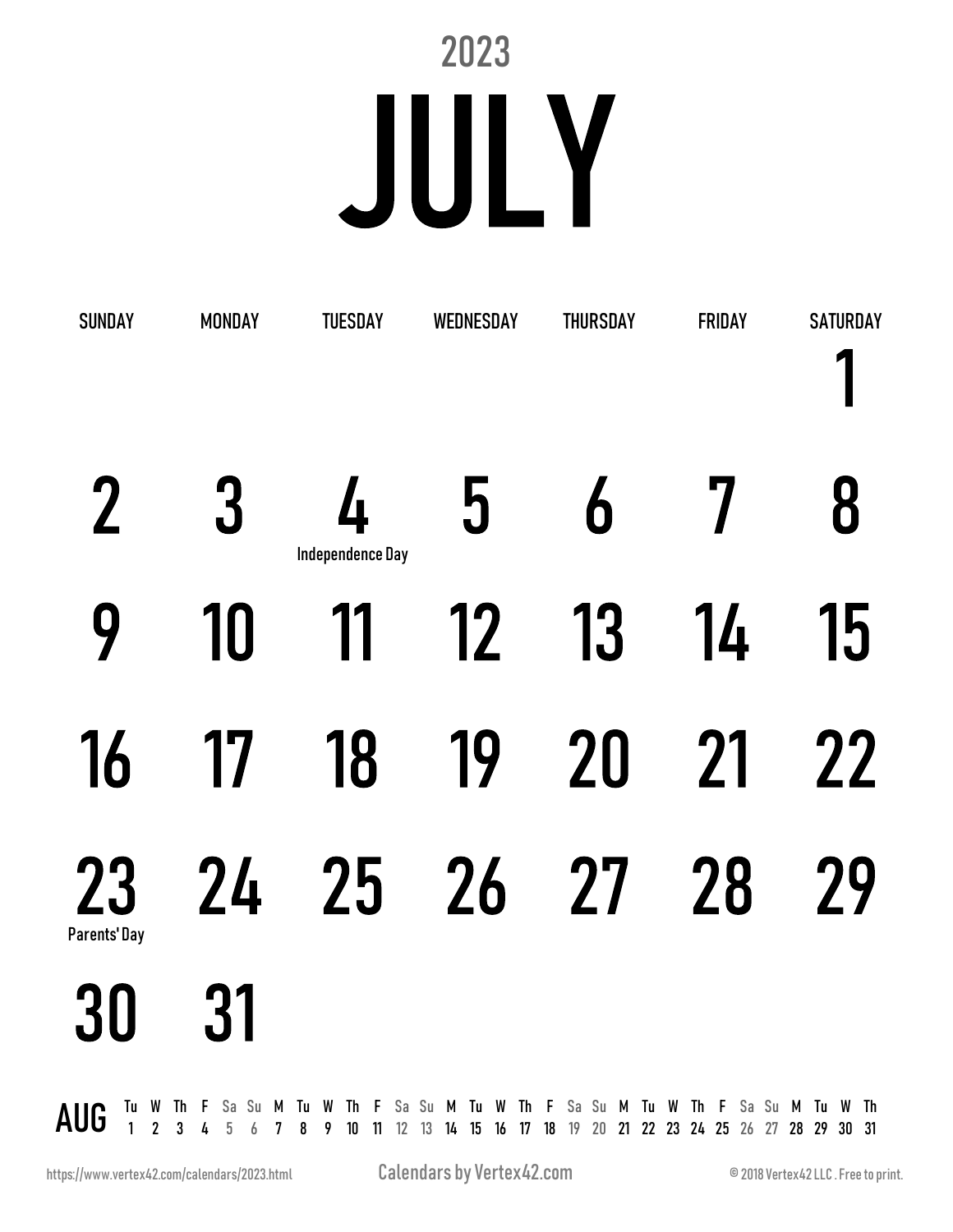# 2023 AUGUST

| <b>SUNDAY</b> | <b>MONDAY</b> | <b>TUESDAY</b> | WEDNESDAY | <b>THURSDAY</b><br>3 | FRIDAY<br>4 | <b>SATURDAY</b><br>5      |
|---------------|---------------|----------------|-----------|----------------------|-------------|---------------------------|
| 6             |               | 8              | 9         | 10                   | 11          | 12                        |
| 13            | 14            | 15             | 16        | 17                   | 18          | 19<br><b>Aviation Day</b> |
| 20            | 21            | 22             | 23        | 24                   | 25          | <b>26</b>                 |
| <b>27</b>     | 28            | 29             | 30        | 31                   |             |                           |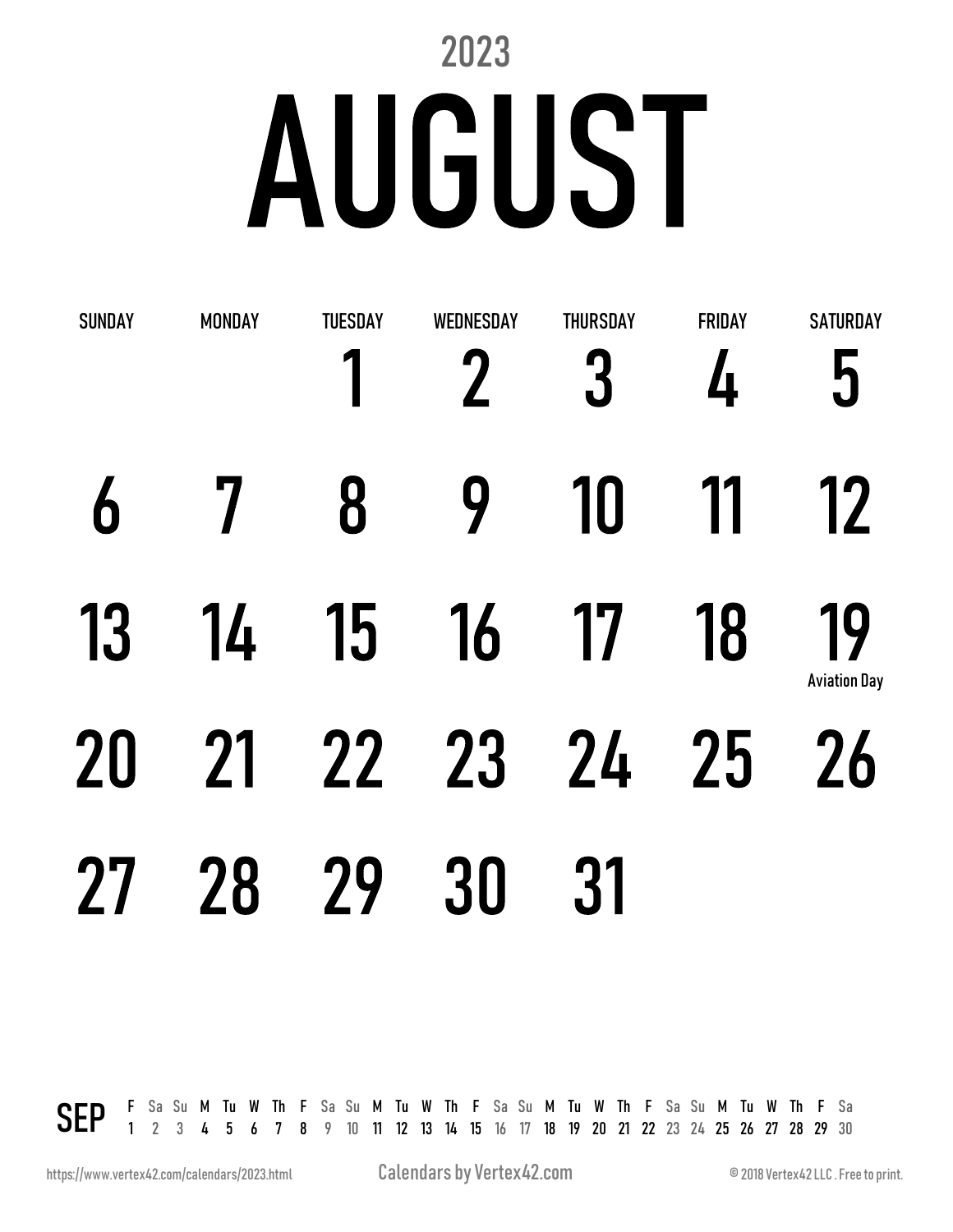# 2023 SEPTEMBER

| <b>SUNDAY</b>                 | <b>MONDAY</b>            | <b>TUESDAY</b> | WEDNESDAY | <b>THURSDAY</b> | <b>FRIDAY</b> | <b>SATURDAY</b>               |
|-------------------------------|--------------------------|----------------|-----------|-----------------|---------------|-------------------------------|
| 3                             | 4<br><b>Labor Day</b>    | <u> ს</u>      | 6         |                 | 8             | 9                             |
| 10<br><b>Grandparents Day</b> | 11<br><b>Patriot Day</b> | 12             | 13        | 14              | 15            | 16<br>Rosh Hashanah           |
| 17<br><b>Constitution Day</b> | 18                       | 19             | 20        | 21              | <b>22</b>     | <b>23</b><br>Autumnal equinox |
| 24                            | 25<br><b>Yom Kippur</b>  | 26             | 77        | 28              | 79            | 30                            |

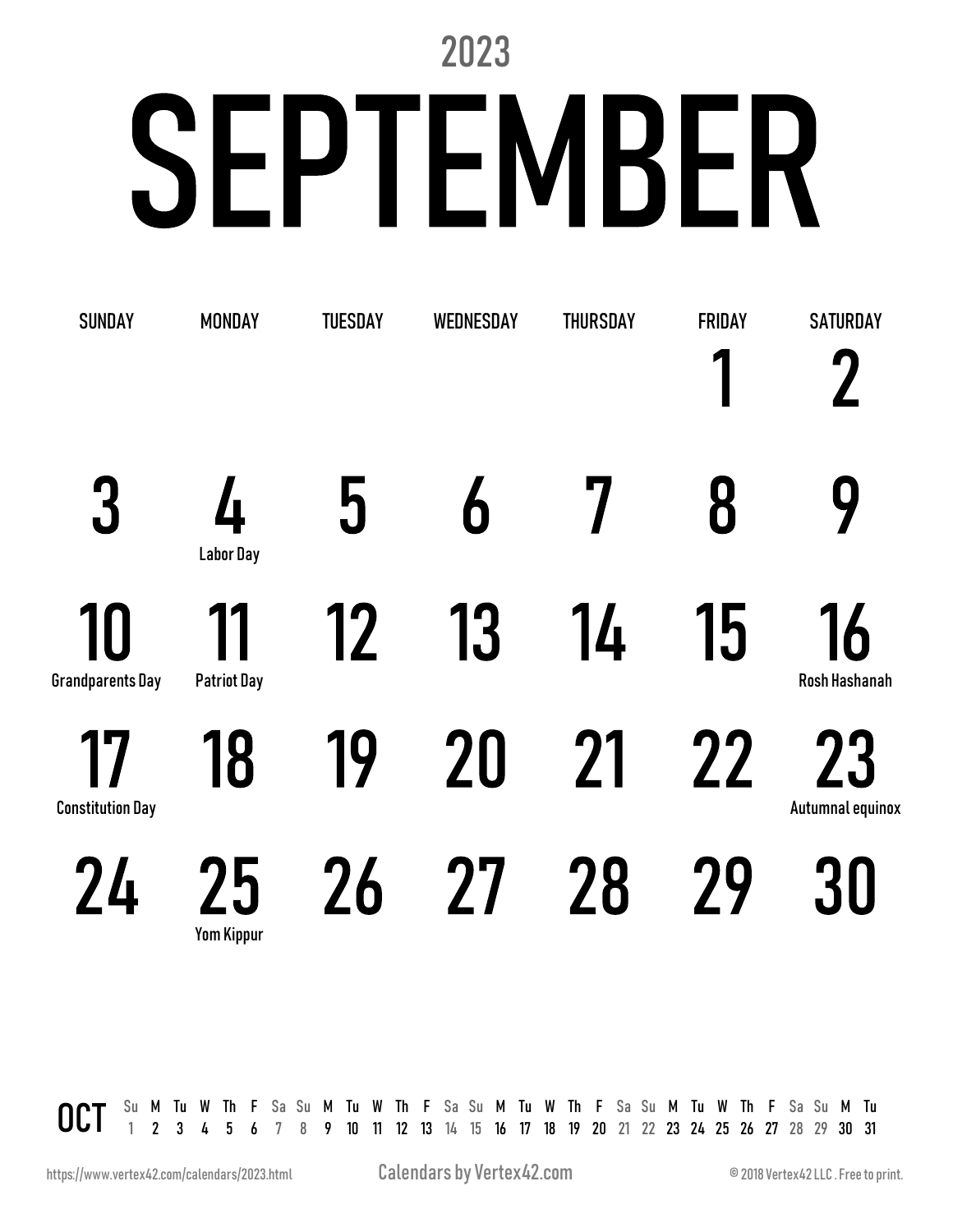# 2023 OCTOBER

| <b>SUNDAY</b> | <b>MONDAY</b>                   | <b>TUESDAY</b>                  | <b>WEDNESDAY</b> | <b>THURSDAY</b> | FRIDAY | <b>SATURDAY</b>           |
|---------------|---------------------------------|---------------------------------|------------------|-----------------|--------|---------------------------|
|               |                                 | 3                               | 4                | 5               | Ò      |                           |
| 8             | <b>Q</b><br><b>Columbus Day</b> | 10                              | 11               | 12              | 13     | 14                        |
| 15            | 16<br><b>Boss's Day</b>         | 17                              | 18               | 19              | 20     | 21<br><b>Sweetest Day</b> |
| 22            | 23                              | 24<br><b>United Nations Day</b> | 25               | 26              | 27     | 28                        |
|               | 30                              |                                 |                  |                 |        |                           |

NOV W Th F Sa Su M Tu W Th F Sa Su M Tu W Th F Sa Su M Tu W Th F Sa Su M Tu W Th Nov Th Nov Th Nov Th Nov Th Nov Th Nov Th Nov Th Nov Th Nov Th Nov Th Nov Th Nov Th Nov Th Nov Th Nov Th Nov Th Nov Th Nov Th Nov Th Nov Th N

Halloween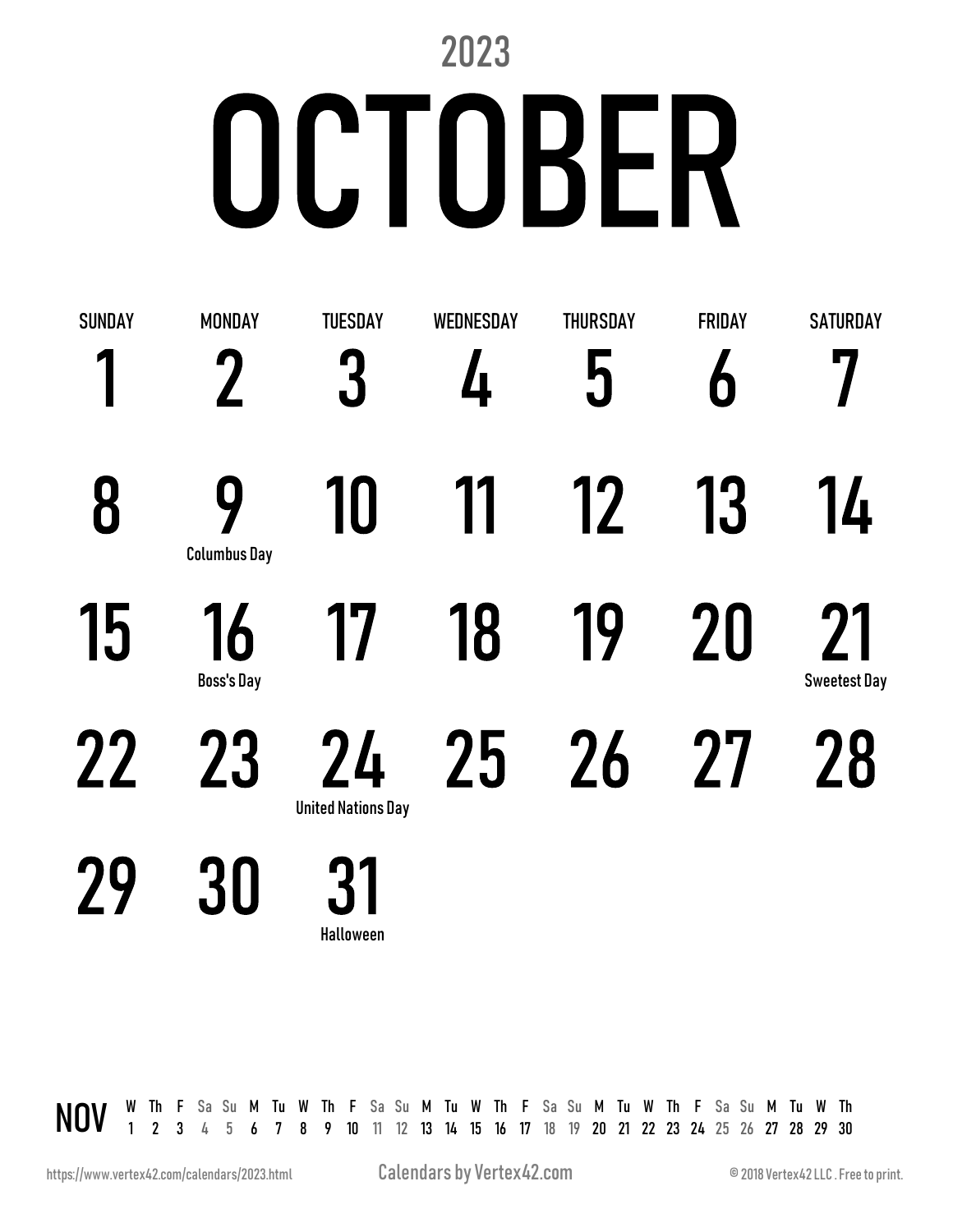# 2023 NOVEMBER

| <b>SUNDAY</b>               | <b>MONDAY</b> | <b>TUESDAY</b> | WEDNESDAY | <b>THURSDAY</b>           | FRIDAY<br>3 | <b>SATURDAY</b><br>4      |
|-----------------------------|---------------|----------------|-----------|---------------------------|-------------|---------------------------|
| 5<br><b>Daylight Saving</b> | 6             |                | 8         | 9                         | 10          | 11<br><b>Veterans Day</b> |
| 12                          | 13            | 14             | 15        | 16                        | 17          | 18                        |
| 19                          | 20            | 21             | 22        | 23<br><b>Thanksgiving</b> | 24          | 25                        |
| 26                          | 27            | 28             | 29        | 30                        |             |                           |